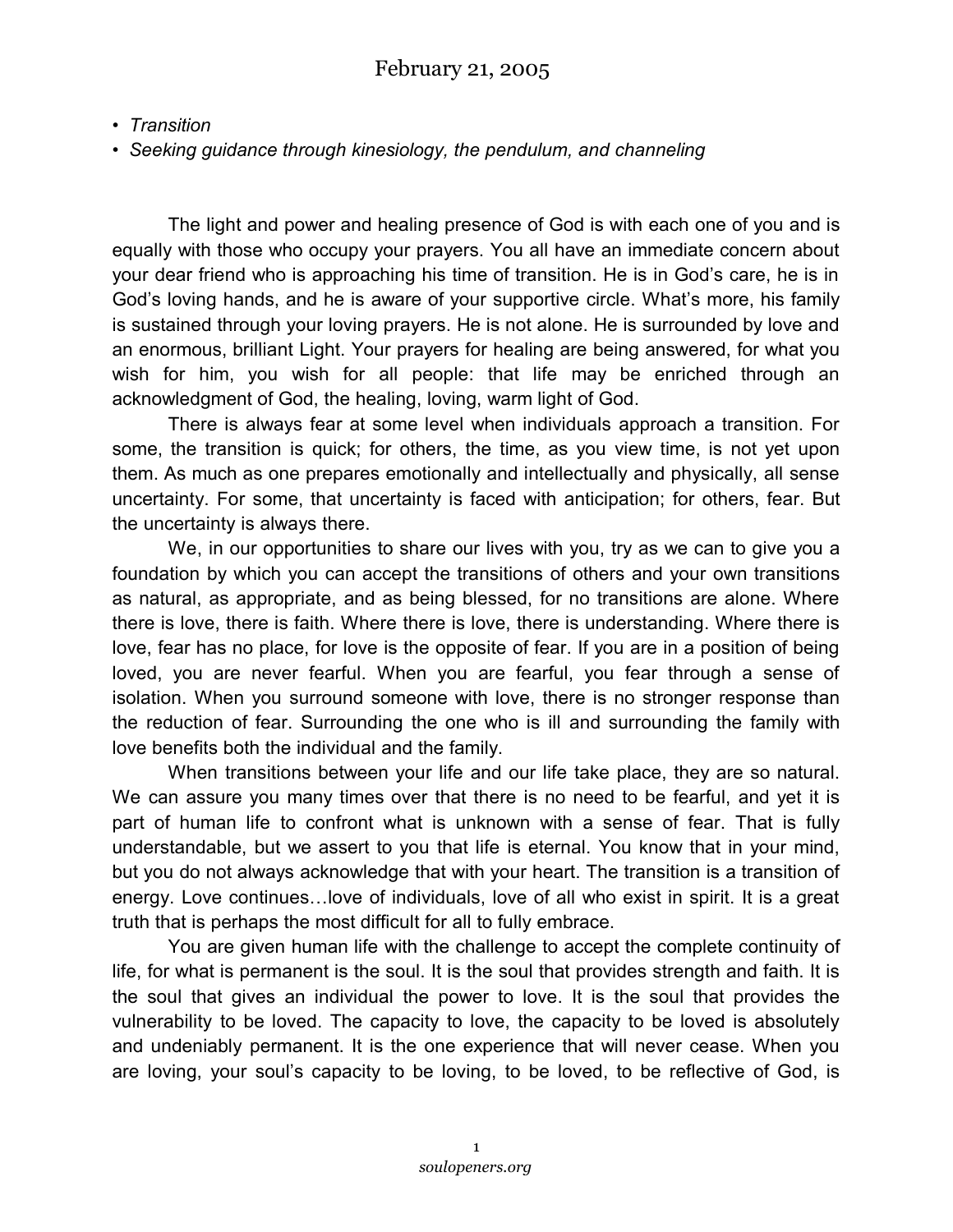enhanced. All that you do that is done in the name of love is permanent. All else is temporal.

You should always think of how others are loving, even those with whom you may often disagree. They, too, are loving human beings, and it is for each of you to find the path to recognize what is loving in another, what is loving in all others with whom you interact.

It is not new to be reminded that God Is Love, but that is exactly what God is. It is what remains, it is what endures. Love never is diminished. It always, always grows. It is a power, it is a force that feeds upon the love of others—love to others, love from others. Life, therefore, should be a kind of celebration of what it is to be loving.

How does one impart this to others when you are aware of this truth? It is most effective when it is a reflection of who you are in the world around you, how you interact, how you react to others, how you react to yourself, how you interact with yourself. One who does not love oneself is incapable of fully loving another. If one is filled with guilt, one cannot fully interact with complete generosity, with nonjudgmental attitudes. One must first be nonjudgmental to self. Then it is possible to respond in like manner to those around you.

You ask the question of how to know the truth, how to share the truth. Kinesthetic, physical manifestations can indeed be valid. It is actually through the pendulum that many individuals have come to accept a condition of life beyond what they can sense through their human gifts. But it is also true that such techniques can be self-serving and can be misleading. Channeling, as you call this, can be for the benefit of a higher good, or it can be merely self-directed. There are those who are spiritually attuned to such channeling but wish to hear only what they expect, only what they want to hear…in effect, filtering what is given from the guides, sanitizing the real meaning of truth. Individuals are always capable of such sanitizing.

It is for that reason that when you gather, you begin the process of channeling through prayer. In seeking the truth and in seeking to share the truth, one must begin with honest prayer, with an openness of spirit. When done in such a manner, all can be assured that the techniques used to understand truth and to share that truth are valid, reliable and reflective of God.

It is difficult for many to remove themselves from the process of seeking truth, for all human beings want to know the answers to what is important to them and they want those answers to come prepackaged, so to speak, in ways that seem at the moment to be fulfilling. Sometimes the truth that one seeks when asking questions of import is not particularly comfortable. Sometimes the truth presents a challenge of considerable enormity. When you ask for guidance, when you ask for direction in your own understanding or for the understanding of others, you must be fully open after prayer to what is given to you, and then consider that gift with prayer. You will then understand more clearly what truth is and what its impact is upon your lives and the lives of others.